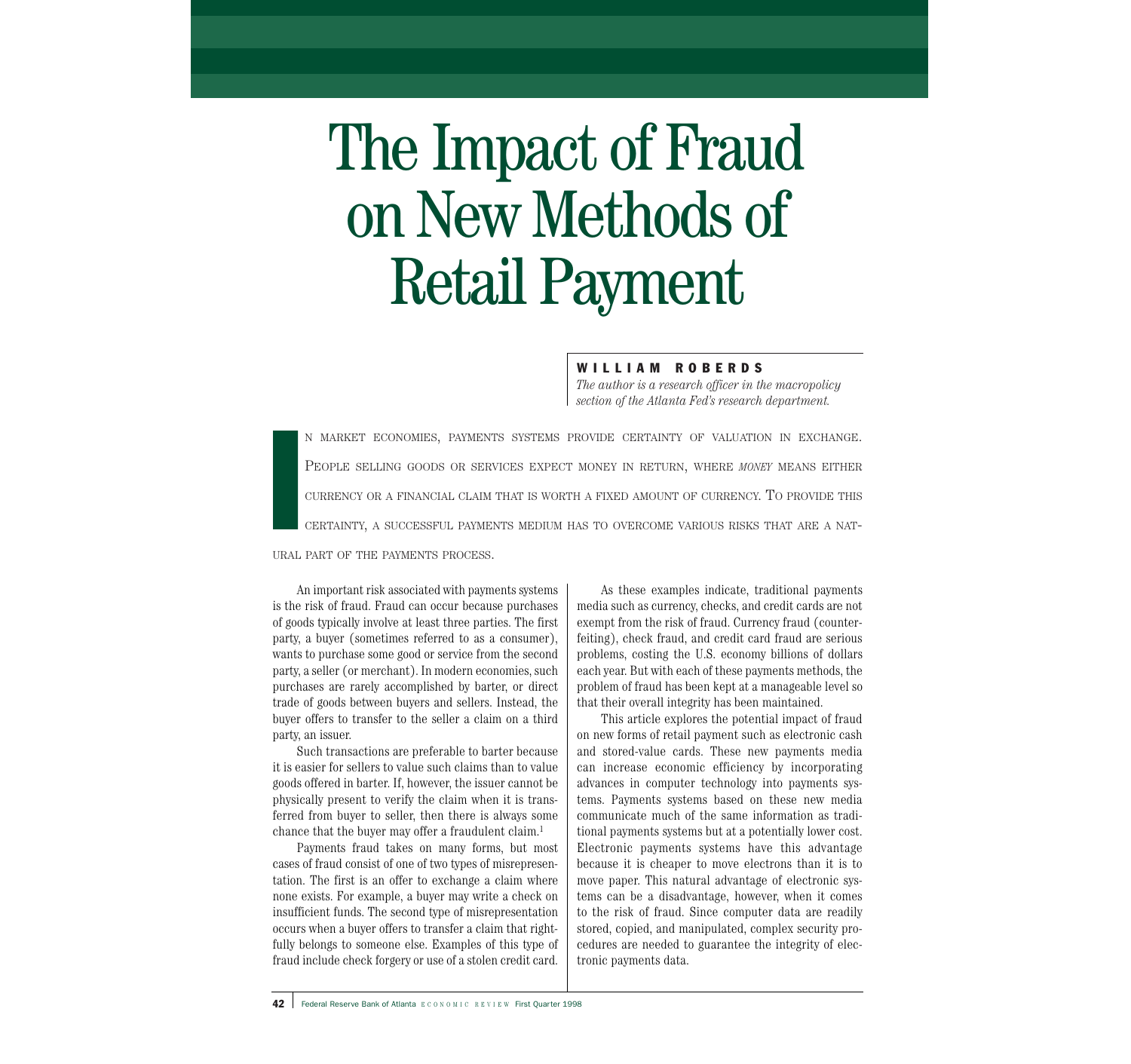Will the risk of fraud hinder the development of the new payments media? This article investigates this issue by first considering which features of payments media are conducive to fraud. The discussion then turns to which of these features are also part of traditional payments systems. Finally, the article considers some new payments media, how certain features of these media differ from more traditional forms of payments, and whether these features are likely to detract from the acceptance of the new media in the marketplace.

#### The Optimal Incidence of Fraud

A ny discussion of payments fraud should begin<br>from the basic economic principle of balancing<br>costs and benefits. That is, the benefits of mea-<br>sures decigned to reduce fraud should exceed the costs from the basic economic principle of balancing sures designed to reduce fraud should exceed the costs of such measures.

It is technologically possible to virtually eliminate fraud in electronic payments, as has been demonstrated by the experience of large-value, or wholesale, funds transfer systems. Such systems, which are used by banks and securities markets participants, are practically devoid of fraud. However, large-value systems typically make use of elaborate and costly security measures (for example, using dedicated telephone lines for all transactions) that would be excessively costly, time-consuming, or otherwise inappropriate for retail payments systems.

Thus, the key question for retail payments systems is not whether fraud will occur but instead how much fraud can be tolerated if the payments system is to remain effective. While this amount will most certainly be positive, both economic intuition and practical experience suggest that the optimal amount of fraud is relatively small. Intuitively, fraud is particularly injurious to the provision of payments services because it detracts from the essential quality of the service that is being provided, which is certainty of valuation in exchange. This intuition is backed by the experience with traditional payments media, for which fraud rates are far from negligible but, nonetheless, relatively low.

#### Incentives for Fraud

The problem of fraud is common to all payments systems and dates back to ancient times. Nonetheless, there are some types of transactions and some features of payments systems that are more likely than others to create incentives for fraud. Some of the key factors influencing the risk of fraud are the following.

**Face Value of the Claim.** For fraud to be profitable, the reward from committing fraud has to be large enough to offset the threat of punishments imposed by the legal system. There is little incentive to create fraudulent small-denomination claims such as coins. On the other hand, transactions of sufficiently large value are more likely to inspire the use of costly security measures, as noted above.

**Verifiability.**If the existence and ownership of a claim can be instantly verified, say, through an on-line verifica-

tion system, this ability obviously reduces the risk of fraud. Effective verification systems are costly to set up and operate, however.

**Anonymity of the Transaction.** If a buyer and seller do not have an ongoing business relationship, the incentive for fraud increases. The incentive for fraud is also enhanced if the ownership of the claim offered in payment cannot be traced.

Payments systems based on these new media communicate much of the same information as traditional payments systems but at a potentially lower cost.

**Point-of-Sale Transactions.** If the seller can withhold delivery of the good until the claim can be verified, then the incentive for fraud is reduced. If the good is exchanged at the point of sale, there is always some chance that the claim presented by the buyer is fraudulent.

**Allocation of Losses.** Perhaps the most critical factor contributing to the incidence of fraud is the allocation of losses.

Suppose that a fraudulent transaction has occurred. Who should bear the costs of the fraud? Note that to the extent that prices must be raised in order to cover losses from fraud, all market participants may end up bearing some of the cost. However, having different rules concerning the allocation of loss from a particular incident of fraud changes the distribution of losses among individual buyers, sellers, and issuers and hence affects the incentives to commit fraud.

One possibility is that these costs are borne directly by an individual buyer. This arrangement gives maximum reassurance to the seller and to the issuer. In some cases, however, the buyer and the legitimate owner of the transferred claim may be two different people. For example, in

*1. A second possibility is that the seller could offer worthless merchandise, which is a potentially serious problem with some forms of electronic commerce. Yet another possibility is that issuers could issue claims on worthless assets. New forms of financial intermediation are not immune to this type of risk, as evidenced by the recent collapse of the European Union Bank, an "Internet bank" based in Antigua (see Rohter 1997). Nonetheless, this article will focus on the first risk as the most likely to affect acceptance of new payments media.*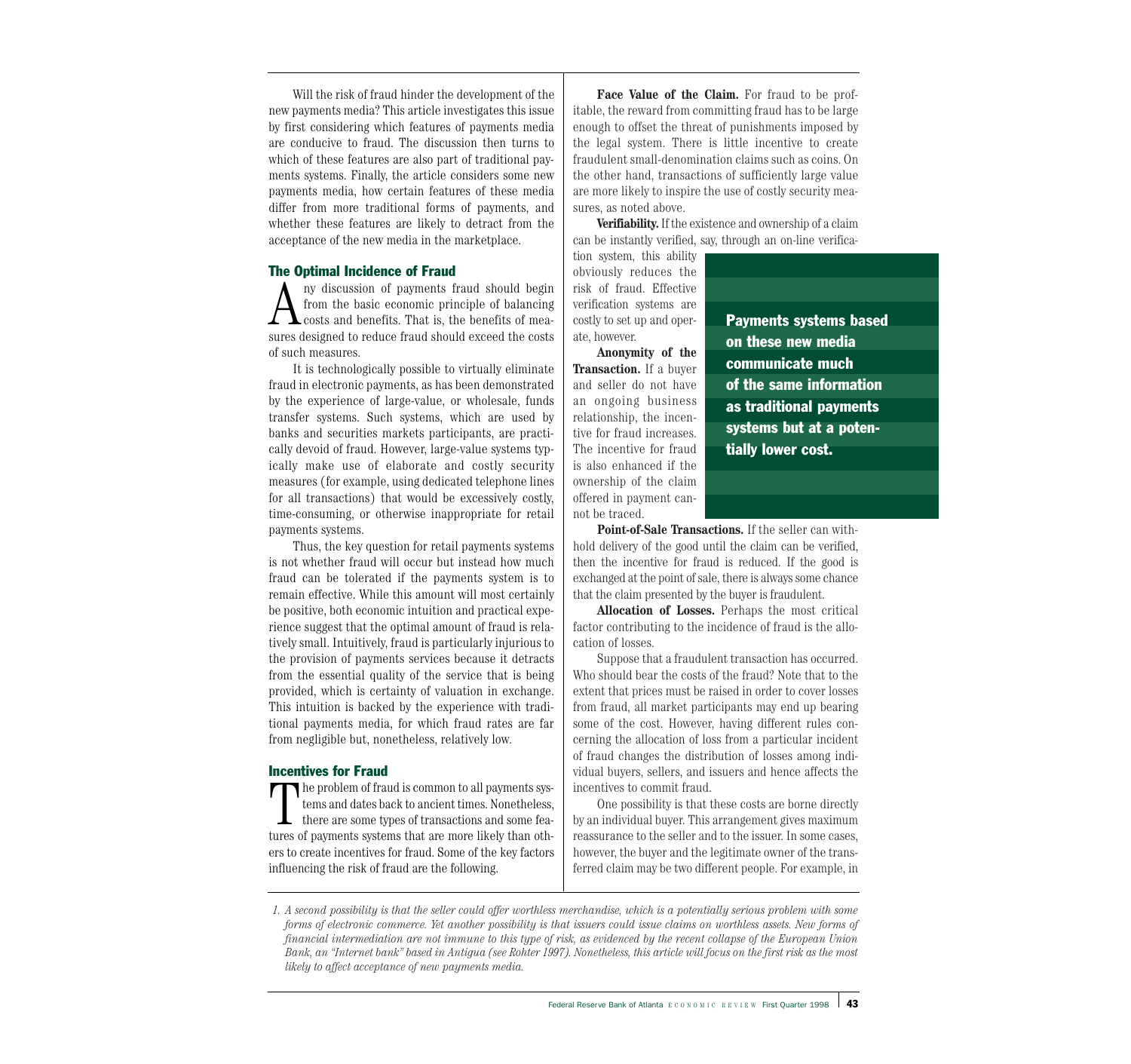the case of a check forgery, the forger does not have ownership of the claim (deposit) apparently represented by the forged check. And in point-of-sale transactions, the buyer may be long gone by the time that a fraud is discovered. For these reasons it can be problematic to assign the costs of fraud to buyers.

A second possibility is for the seller to bear the costs of fraud. This arrangement protects the interests of the buyer and the issuer, but it is unlikely to be popular with sellers.

The third possibility is that the issuer of the claim bears the costs. This is clearly the most convenient arrangement for the buyer and seller, but it is also the most likely to promote fraud. Since the issuer is not present at the transaction, the legitimacy of a claim on the issuer can never be verified with absolute certainty.

In spite of this disadvantage, there are many circumstances in which it makes sense for the issuer to bear the risk associated with fraud. If the wealth of the issuer is large, compared with that of the buyer (say, a typical consumer) and the seller (say, a small business), then the issuer may be the party most prepared to face such risks. A large issuer may also be able to lessen exposure to fraud risk by diversifying this risk over many transactions.

The above discussion suggests that the problem of fraud will be greatest in cases involving large informational asymmetries between buyer and seller. Fraud is more likely to occur when transactions involve large amounts, when verification is costly, in anonymous transactions, and in point-of-sale transactions. Fraud will also be more likely in transactions in which at least some of the costs of fraud can be shifted to the third party, the issuer of the claim used for purchase.

# Fraud and Traditional Payments Systems

**Turrency.** The simplest traditional payments system is currency. In modern-day currency transactions, the role of issuer is played by a central bank or sovereign government.<sup>2</sup> The claim in this case is a fixed-denomination note or coin that is considered a liability of the issuer. Payment is effected by physical transfer of the note or coin. Among traditional payments systems, currency is unique in that a payment in currency does not need to be cleared and settled through the banking system in order to constitute a valid payment. Another distinguishing feature of currency is that it can circulate indefinitely before it is returned to its issuer.

Fraud can occur in currency transactions if the currency is counterfeit or stolen. The fact that currency is a convenient, widely accepted, and anonymous medium for point-of-sale transactions in turn creates incentives for counterfeiting and theft.

Several factors serve to limit the risk from counterfeiting currency, however, at least within the United States. The first is vigorous law enforcement; according to the U.S. General Accounting Office (GAO) (1996), the majority of counterfeit currency is seized before it can be distributed. The second factor is that since all detected counterfeit currency is subject to seizure by law enforcement authorities, a significant portion of the costs of counterfeit fraud is borne by buyers and sellers. The third factor is that currency is not widely used within the United States for transactions with a high dollar value because other, more suitable payments systems are widely available. Anyone attempting to pass a large amount of counterfeit currency would be forced to use it in a large number of small-value transactions.

The problem of theft also tends to be self-limiting. Since currency is anonymous, a buyer holding a large amount of cash is liable for its theft or loss. Consequently, most people do not hold large amounts of currency.

Statistics on the incidence of counterfeiting are difficult to obtain since counterfeit currency can circulate for some time without being detected. Available statistics suggest that counterfeiting is not an economically significant problem in the United States. In 1994 the total amount of counterfeit currency detected by law enforcement was less than one-tenth of 1 percent of currency outstanding, most of which never reached circulation (GAO 1996, 11).

**Checks.** Payment by check is by far the most prevalent system for noncurrency retail payments in the United States. In a check transaction, a buyer instructs a bank or similar financial institution to transfer the buyer's deposit claim on a bank. The buyer does so by transferring an order to pay, or check, to the seller. The seller or seller's bank then presents the check to the buyer's bank for payment.3 In such a transaction, the bank plays the role of issuer, although the check is considered a liability of the buyer and not of the bank on which it is drawn.4

Checks are a natural target for fraud as they can be written for large amounts, are relatively easy to alter or forge, and can be difficult or costly to verify at the point of sale. Check fraud has recently become a more serious problem because of several factors. The first is the widespread availability of computer technology, which has made it easier to counterfeit checks (see, for example, Hansell 1994 or Nielsen 1994). The second factor has been the funds availability schedules required by the Expedited Funds Availability Act of 1987 (see Board of Governors 1996b). The act requires that banks make check funds available according to certain, preset schedules. Consequently, banks must sometimes make funds available before they can ascertain whether a deposited check is fraudulent.

Despite these problems, there are certain factors that have served to limit the incidence of check fraud. The first and most important is the allocation of losses. While the law governing the allocation of losses from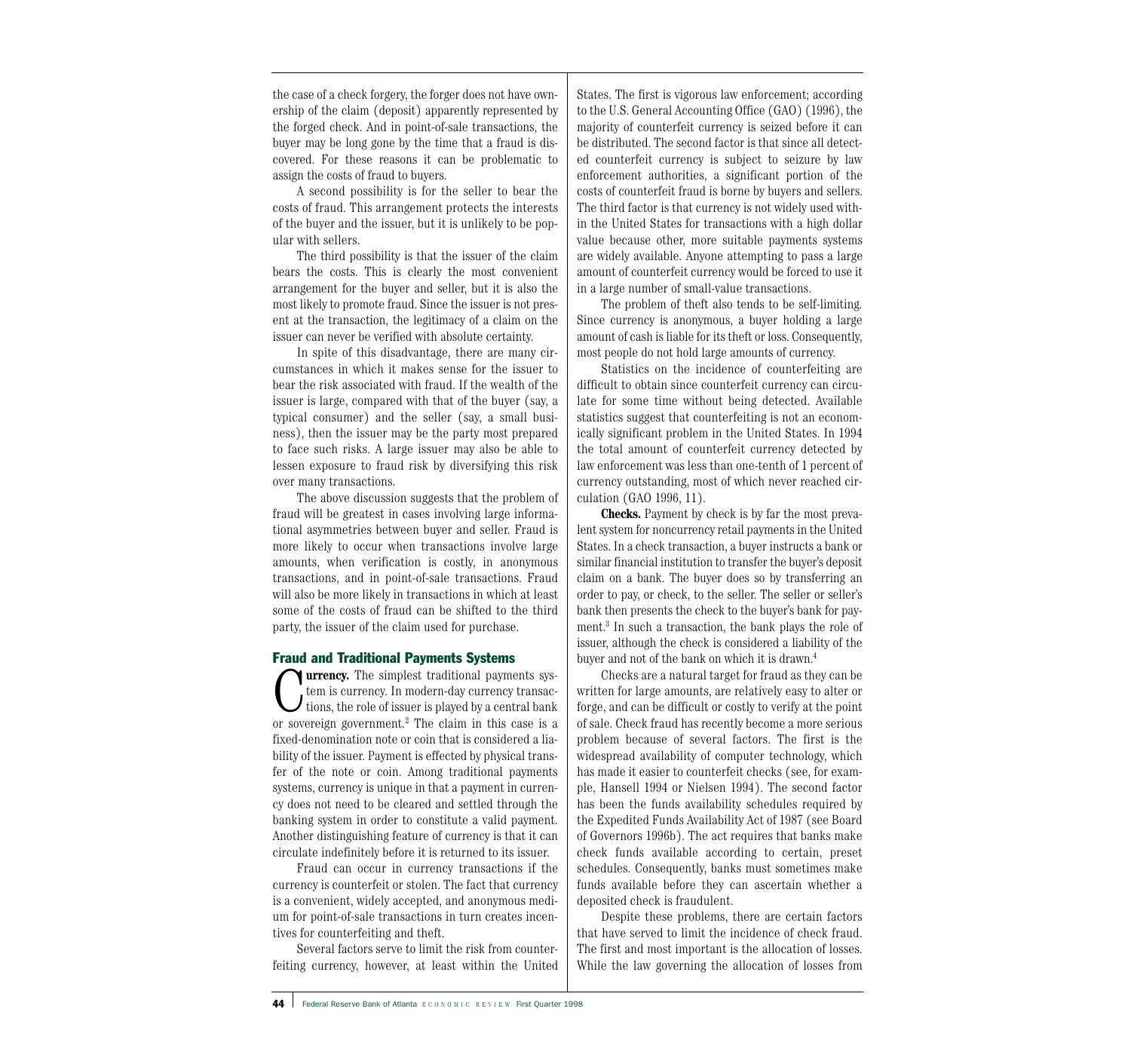check fraud is complex, the end result is that the liability for fraud often resides with the seller and not the bank on which the check is drawn.<sup>5</sup> For example, a merchant who accepts a check in a point-of-sale transaction bears the loss if the check is returned for insufficient funds.6 Likewise, if a check is stolen, a buyer can stop payment on the check, again leading to potential losses for the seller. As a result of this loss allocation, there is widespread recognition of the potential for fraud in check transactions and sellers are reluctant to accept checks in situations that are conducive to fraud, such as anonymous, point-of-sale transactions.

A second factor limiting the incidence of check fraud has been the increased use of techniques such as positive pay. Under a positive pay arrangement, a buyer (typically a corporation) sends a list of issued checks to the buyer's bank. Only checks on the list are automatically paid by the bank. Any check not on the list requires explicit approval by the buyer before it can be paid. Positive pay has been an effective weapon against losses resulting from check counterfeiting, forgery, and embezzlement, among others. A third factor has been the Federal Reserve's requirement for "large-dollar return notifications." That is, banks must provide prompt notice of nonpayment on checks for \$2,500 or more. Prompt notice of nonpayment reduces the likelihood that banks will provide provisional credit for fraudulent checks before the fraud can be discovered.

As is the case with currency, available statistics suggest that check fraud is not a large enough problem to significantly detract from the use of checks as a payments medium. Estimates of the total cost of check fraud in the United States range as high as \$10 billion annually (Hansell 1994). An extensive 1995 survey by the Federal Reserve found that banks' share of these losses amounted to \$615 million in 1995.7 While these figures show that check fraud is a serious problem, these numbers are small compared with the total volume of check payments in the United States, which was roughly \$73.5 trillion for 1995 (Bank for International Settlements 1996b). The overall rate of check fraud loss is less than 2 basis points, or two-hundredths of 1 percent.8

**Credit Cards.** Credit cards are widely used in retail payment situations, especially when informational asymmetries make payment by check impractical. In a credit card transaction, the buyer pays for a purchase by drawing on a line of credit from the credit card issuer. The issuer pays the seller for the purchase, and the balance on the credit card is then paid down by the buyer. Since the claim presented in payment is considered a liability of the credit card issuer, this type of transaction transfers much of the risk of insufficient funds in the original transaction from the seller to the credit card issuer.

In cases of credit card theft or similar types of fraud, cardholders' liability is restricted by the Truth in Lend-

ing Act of 1968 and corresponding Federal Reserve Regulation Z. Generally a cardholder's liability is limited to \$50 as long as the cardholder reports a lost or stolen card, and in practice the liability is often less than this maximum. The remaining liability is shared between the seller, or merchant, and the credit-card issuer. While the rules governing the apportionment of this liability vary, the GAO

The key question for retail payments systems is not whether fraud will occur but instead how much fraud can be tolerated if the payments system is to remain effective.

(1997, 114) reports that, on average, the vast majority (70 percent) of the liability is borne by the credit card issuers. To limit incentives for fraud, the issuer's liability is contingent on the merchant taking certain steps intended to curtail fraud (for example, validating a credit card transaction through an on-line verification system).

The incidence of fraud in credit card purchases is quite small in absolute terms but is relatively high as compared with checks. While precise figures are unavailable for the credit card industry as a whole, one estimate put total (gross) fraud losses at \$2 billion to \$3 billion in 1993 (Pearsall 1994), and another placed this figure at \$1.3 billion for 1995 (Fryer 1996). Given aggregate credit card use of \$879 billion for 1995, the estimates imply a fraud rate of between 10 and 20 basis points (0.1 to 0.2 percent). In the case of bank cards (MasterCard and Visa), a study by the American Bankers Association (1996) estimated total gross fraud loss for 1995 at \$790 million versus purchases of \$451 billion, implying a loss rate of 18 basis points (0.18 percent).

*<sup>2.</sup> Historically such notes were also issued by commercial banks. These notes are discussed on page 48.*

*<sup>3.</sup> For an introduction to details of check clearing and settlement, see GAO (1997).*

*<sup>4.</sup> Exceptions are traveler's checks, cashier's checks, and certified checks.*

*<sup>5.</sup> Generally the loss allocation is determined by Articles 3 and 4 of the Uniform Commercial Code.*

*<sup>6.</sup> Of course, in such cases the merchant is entitled to try to recover the amount of the check through legal action.*

*<sup>7.</sup> See Board of Governors (1996b, 5). A smaller survey by the American Bankers Association (1994) put this number at \$815 million for 1993. Both numbers represent "gross losses," that is, they do not incorporate any recoveries of lost funds.*

*<sup>8.</sup> This is an average rate for all checks, many of which are at low risk for fraud. The risk of fraud is substantially higher for certain types of checks.*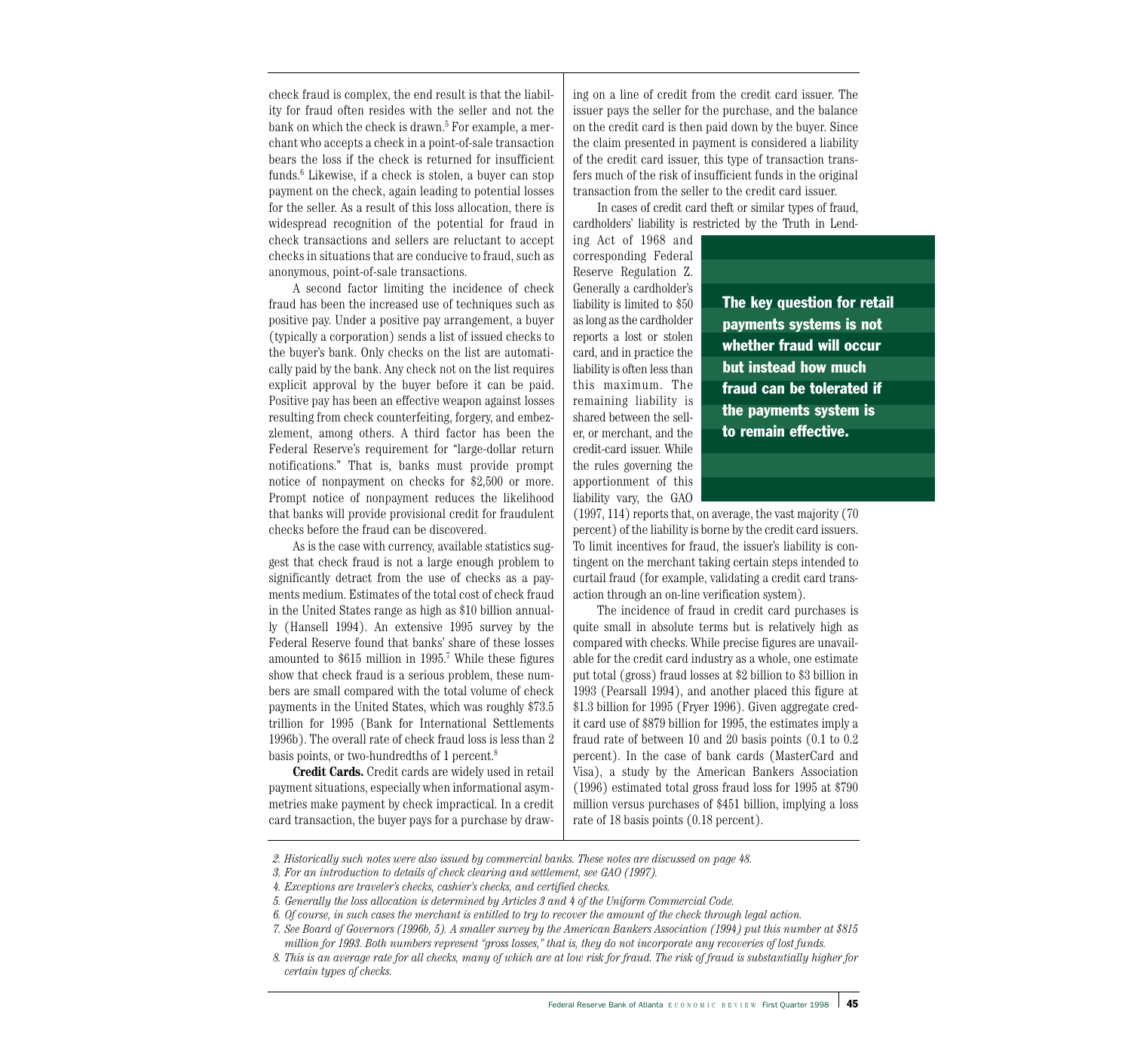Note that the relatively high rate of fraud on credit cards does not reflect any inherent shortcoming of credit cards as a payments medium. Rather, the fraud rate on credit cards reflects the fact that credit cards tend to be used in situations where incentives for fraud are greater, particularly in point-of-sale transactions. The acceptance of credit cards in such situations, together with the fact that the card issuers bear the majority of costs associated with fraud, help make credit cards a secure and convenient payments medium from the standpoint of marketplace participants.

To limit the potential for fraud, credit card issuers have invested heavily in on-line verification technology and other technologies to detect fraudulent use (see Fryer 1996 or Rutledge 1996). While this technology has been effective, it is also costly: Caskey and Sellon (1994) report that credit cards are the most expensive medium for retail transactions.<sup>9</sup>

**Debit Cards.** Conceptually, a debit card transaction closely resembles a check transaction. In a debit card transaction, a buyer transfers deposit claims from the buyer's bank account to that of the seller, just as in a check transaction. As with checks, this transfer is done as a *debit* transaction, in which funds are "pulled" by the seller (via the card network) from a buyer's bank account.

However, there are several key differences between a debit card transaction and a check transaction. The most important is that in contrast to most check transactions, the transaction itself is subject to an electronic verification process, which varies according to the type of card.10 This verification process lessens the credit risk associated with the transaction. A second key difference is that a debit transaction is cleared and settled electronically through the card issuer's network rather than through a traditional paper-based checkclearing process. That is, in contrast to checks, the clearing and settlement of transactions does not have to wait for physical delivery or *presentment* of checks but can begin more or less immediately.

Debit card transactions also differ from credit card transactions in that the amount of a purchase is automatically debited from the buyer's bank account within a few days of the time of purchase. By contrast, credit card holders have to either pay for purchases after a grace period or pay interest on the unpaid balance.

In cases of debit card fraud, cardholders' liability is limited by the Electronic Funds Transfer Act of 1978 and the corresponding Federal Reserve Regulation E. Losses are capped at \$50 if loss or theft of a debit card is reported within two days and at \$500 if the loss is reported within sixty days. Recently the two main debit card issuers, MasterCard and Visa, have announced policies that place more stringent limits on cardholders' liability (see Fickenscher 1997 and Keenan 1997). Under these new policies, cardholders' liability is generally limited to \$50. Available estimates suggest that the overall rate of fraud for debit card purchases is quite low, comparable to that for credit card purchases (Lunt 1996 and Keenan 1997).

# Why Things Might Be Different with New Payment Technologies

Recently a number of new retail payment technologies have become available (some of which are<br>still undergoing trial). Among the most widely dis-<br>gussed technologies are stared value eards and a group of gies have become available (some of which are cussed technologies are stored-value cards and a group of technologies that fall under the term *on-line payments.*<sup>11</sup>

A stored-value card is a payment card similar in appearance to a credit or debit card. To use a storedvalue card, a buyer must first purchase a card from an issuer. The issuer then stores the value of this purchase on the card itself, in the form of data contained on a magnetic stripe or an electronic chip. A buyer can then purchase goods by presenting the card to a seller, who electronically transfers the value on the card to the seller's card or account. The value on the card must eventually be redeemed by the issuer.

On-line payments technology includes a number of important payments media, including on-line banking, online credit card payments, and electronic cash. On-line banking allows consumers direct computer access to banking services, either through "closed" networks such as traditional Automated Teller Machine networks or, more recently, through "open" networks such as the Internet. Using on-line banking, a buyer can initiate payment in much the same way as by writing a check. Clearing and settlement of on-line payment instructions often takes place via the automated clearinghouse system (the electronic interbank payments system for small-value transactions). In on-line credit card payments, a buyer initiates a credit card transaction by sending the buyer's credit card information to a seller over a computer network (almost always the Internet). Finally, payments can be made over the Internet by transfer of electronic cash, a difficult-tocounterfeit series of electronic messages that represent a financial claim on its issuer. 12

In many ways, these new forms of payment closely resemble traditional forms. For example, stored-value cards have many features in common with travelers' checks, and credit card payments over the Internet are obviously not so different from credit card payments made at the point of sale or over the telephone. There are some features of the new payments media, however, that are not incorporated into traditional modes of payment. Some of these may affect the incidence of fraud and are discussed below.

One noteworthy feature of many of the new payments media (on-line credit card payments, some forms of on-line banking, and electronic cash) is that they allow for payments over the Internet, which is an open system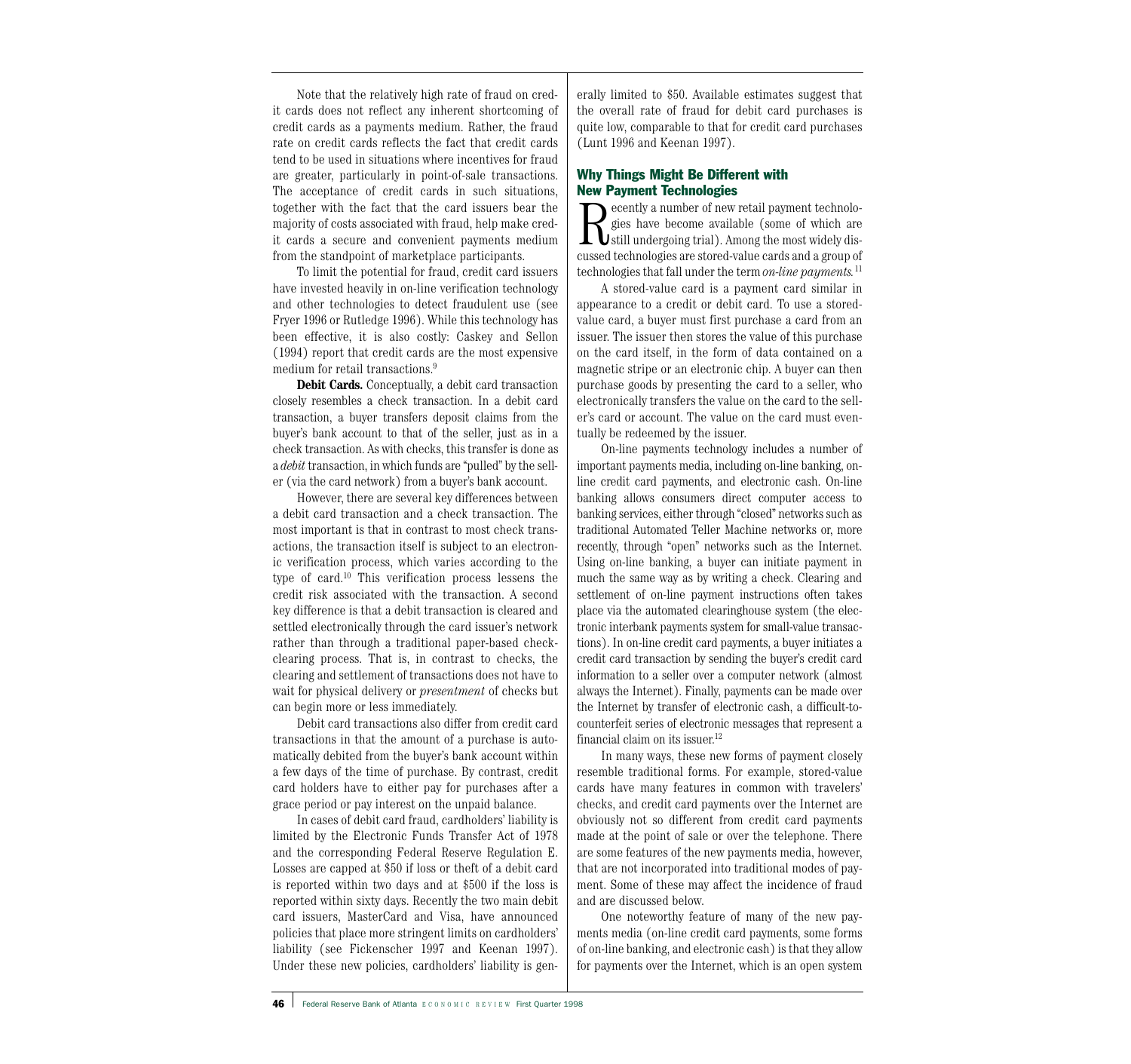of computer networks with few restrictions to access.13 The key advantage of the Internet over closed systems is that it allows buyers and sellers low-cost access to a greater range of transactions. While its open architecture makes the Internet an appealing vehicle for electronic commerce, this same openness offers opportunities for counterfeiting and fraud. The fact that a buyer or seller is on the Internet proves nothing in and of itself; additional verification of the transaction is required. For example, buyers making credit card purchases over the Internet need to convey enough information to show that credit cards offered in payment are not counterfeit or stolen. At the same time, sellers need to demonstrate that they are selling a legitimate product and not just collecting credit card numbers for fraudulent use. And both buyers and sellers need to safeguard against surreptitious monitoring of transactions by third parties. The need to verify on-line transactions has led to the development of technologies such as the Secure Electronic Transactions (SET) protocol (see, for example, Bloom 1997 or "Survey of Electronic Commerce" 1997). These technologies are designed to allow buyers and sellers to identify one another over the Internet and also to prevent unwanted eavesdropping on private transactions.

A similar difficulty exists with stored-value cards. These cards are designed to be used for small-dollarvalue transactions, particularly transactions in which traditional methods of verification are too costly or otherwise impractical. Instead, verification is provided by data contained on the card itself (perhaps in combination with on-line information). In this sense, stored-value payments systems may be seen as an electronic analog of currency, where validity of the payments medium is provided by visual inspection. As is the case with currency, this feature of stored-value cards increases the incentives for counterfeiting and fraud. Stored-value systems rely on electronic encryption technologies to protect against counterfeiting and other fraudulent use.14

Incentives for fraud are magnified in the case of those stored-value cards that allow for "peer-to-peer" transactions, that is, transactions among cardholders who do not have access to on-line verification or clearing technologies. In this type of system, value can be successively transferred from one stored-value card to another without outside verification. This feature can increase the time interval between counterfeiting or possible fraudulent use of the card and the subsequent detection of fraud when the stored value is ultimately presented for redemption.

The issue of who bears the responsibility for fraud is unresolved for many of the new payments media. For many

of these media, however, there are strong justifications for the issuer bearing the responsibility for losses due to fraud. The presence of "network effects" in payments technologies means that new forms of payment are unlikely to be issued by a single financial institution but instead by consortiums of financial institutions, data processing firms, and so on, operating under a single "brand

The general feeling expressed by policymakers is that the long-run benefits to the development of new payments technologies will outweigh any shortterm difficulties associated with their introduction.

name."15 A network effect occurs when the entrance of one participant into a payments network increases the benefits or lowers the costs of participating in the network for all other network members. For example, if only one merchant in a small town accepts a particular brand of storedvalue card, then consumers might not find it advantageous to use this card, making it difficult for the card issuer to recover costs. If, on the other hand, all the merchants in the same town were to accept this card, then consumers would be more likely to use the card regularly, which would in turn increase its profitability. Since the usefulness and profitability of a branded payments network depends heavily on its widespread acceptance, "branded" networks have a natural incentive to absorb the risk associated with fraud losses.

- *9. Fraud represents a significant, though relatively minor, component of this cost differential. A more significant component is the cost of delinquencies (failure to pay accounts due). Delinquencies in 1995 amounted to 3.55 percent of outstanding credit card balances, according to the American Bankers Association (1996).*
- *10. Debit cards may be either "on-line" or "off-line." With on-line cards, a transaction is verified by comparing the purchase amount against a buyer's bank balance. With off-line cards, the transaction is verified by comparing the buyer's total purchases over a certain period against a preset limit.*
- *11. These technologies are extensively discussed in Congressional Budget Office (1996), U.S. Department of the Treasury (1996), and GAO (1997).*
- *12. Electronic cash is also known as e-cash, digital cash, electronic scrip, and electronic coins.*
- *13. See McAndrews (1997a) for an introduction to the Internet and its potential uses in electronic commerce.*
- *14. Encryption refers to the use of mathematical algorithms to convert data into a coded form. See Bank for International Settlements (1996a) on the use of encryption in payments systems.*
- *15. A detailed discussion of this scenario is laid out in McAndrews (1997b). More generally, see Weinberg (1997) on network effects in payments systems.*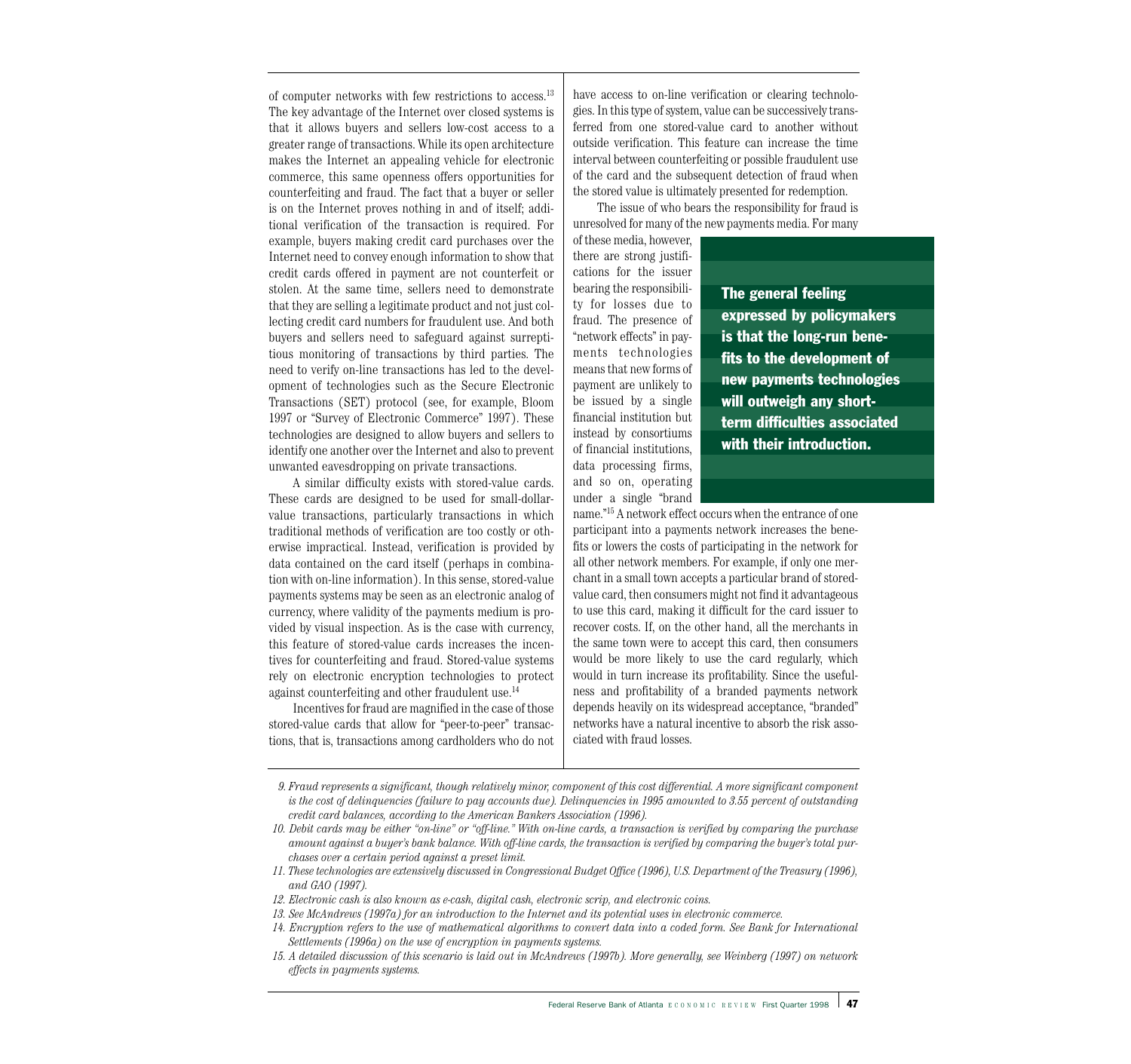Counteracting this incentive are potential difficulties resulting from anonymity of some of the new payments media, particularly for some stored-value cards. For example, if a stored-value card is issued anonymously there is no way to identify the rightful owner of the card. It would thus be difficult if not impossible for the issuer of the card to stop payment on a lost or stolen card, given the current design of stored-value systems.16 In such situations, users of stored value cards would have an incentive to handle these cards with the same care as if they were currency.

# What Could Go Wrong?

A recent episode in Japan provides some sobering<br>hext lessons concerning the potential for fraud over<br>1996 and Pollack 1996). This asso concerns a stered value lessons concerning the potential for fraud over 1996 and Pollack 1996). This case concerns a stored-value card designed by Sumitomo Corporation and Mitsubishi Corporation, with the cooperation of Nippon Telephone and Telegraph as well as various government agencies. The cards were intended for use with pachinko, a type of pinball game. One purpose of the cards was to limit criminal activities often associated with the pachinko parlors, such as gambling, tax evasion, and money laundering.

The value on the cards was held in the form of data stored on magnetic strips.<sup>17</sup> Criminal organizations were able to defeat the encryption by *cloning,* that is, by transferring the data stored on existing cards to used cards. The cloned stored-value cards were then taken to pachinko parlors and redeemed for cash. Since the stored-value issuers had no way to distinguish fraudulent transactions from legitimate transactions, they were forced to absorb the resulting losses. Published reports estimate the losses from this episode were at least \$600 million.

The pachinko fraud is instructive in that it illustrates the power of incentives. Although the pachinko stored-value cards were heavily encrypted, various features of their design created strong incentives for fraud. Apart from the obvious defect of being too easy to copy, the cards were almost perfectly anonymous, were designed for point-of-sale transactions, and were available in large denominations (of about \$50 and \$100). Pollack (1996) reports that reductions in fraud were achieved only after the card issuers both improved the cards' encryption technology and reduced the incentives for fraud by eliminating large-denomination cards and cracking down on pachinko parlor operators who had apparently tolerated extensive use of cloned cards.<sup>18</sup>

# Historical Lessons

Various analyses of new payments media (particularly stored-value cards and electronic cash) have invoked comparisons of the new media with the banknotes that circulated during the U.S. Free Banking Era (1837–65).19 During this period, banks issued claims in the form of bearer notes, which circulated much as government-issued currency does today. Banknotes usually traded at par value locally but were often traded at a discount in transactions that occurred at any distance from the issuing bank. $20$  A major cause for this discounting was the fraud risk associated with counterfeit and altered notes.21 Given that certain of the new electronic payments media share a number of features with privately issued banknotes, would we expect a similar pattern of discounting to arise? The most likely answer to this question is no, for at least two reasons.

First, Free Banking Era banknotes were particularly attractive targets for fraud. Often the notes were available only in large denominations (\$5 and up, the equivalent of roughly \$80 today), they were widely used for anonymous, point-of-sale transactions, and nonlocal notes could only be verified at considerable cost and after a lengthy delay. <sup>22</sup> This unfortunate combination of features is not shared by any of the new payments media.

Second, Gorton (1996) shows that despite the prevalence of fraud, the most serious risk to holders of Free Banking Era banknotes, and hence the greatest source of discounting, was not fraud risk but credit risk associated with the issuer. In this case, credit risk refers to the risk that a note would not be honored at full value because of either the insolvency or illiquidity of the issuing institution. During the Free Banking Era, banknotes' credit risk was exacerbated by a combination of poor communications and restrictive banking laws. These laws effectively prohibited banks from branching beyond their home state or local area, thereby making it difficult for banks to build effective coalitions in order to guarantee the value of their notes. In New England, where banks were able to form such a regional coalition, discounting of notes on banks within the coalition was practically nonexistent.<sup>23</sup> The experience of the New England banks suggests that if the credit risk associated with a payments instrument can be held in check, then fraud risk is unlikely to lead to discounting of that instrument.

As discussed above, the "network" economics of the new payments media are likely to limit credit risk associated with new forms of payment. Holders of stored-value cards, for example, would prefer to use stored-value cards that are readily acceptable in as many places as possible. Providers of stored-value cards and similar payments systems therefore have incentives to form broad coalitions with a widely recognizable brand name. The members of such coalitions have strong incentives to monitor each others' credit risk in order to maintain credibility of the brand.

Credit risk could also be eliminated by Federal Deposit Insurance Corporation (FDIC) insurance of a payment instrument. As of this writing, however, it appears that FDIC insurance will not be provided for most types of stored-value cards. The FDIC has also requested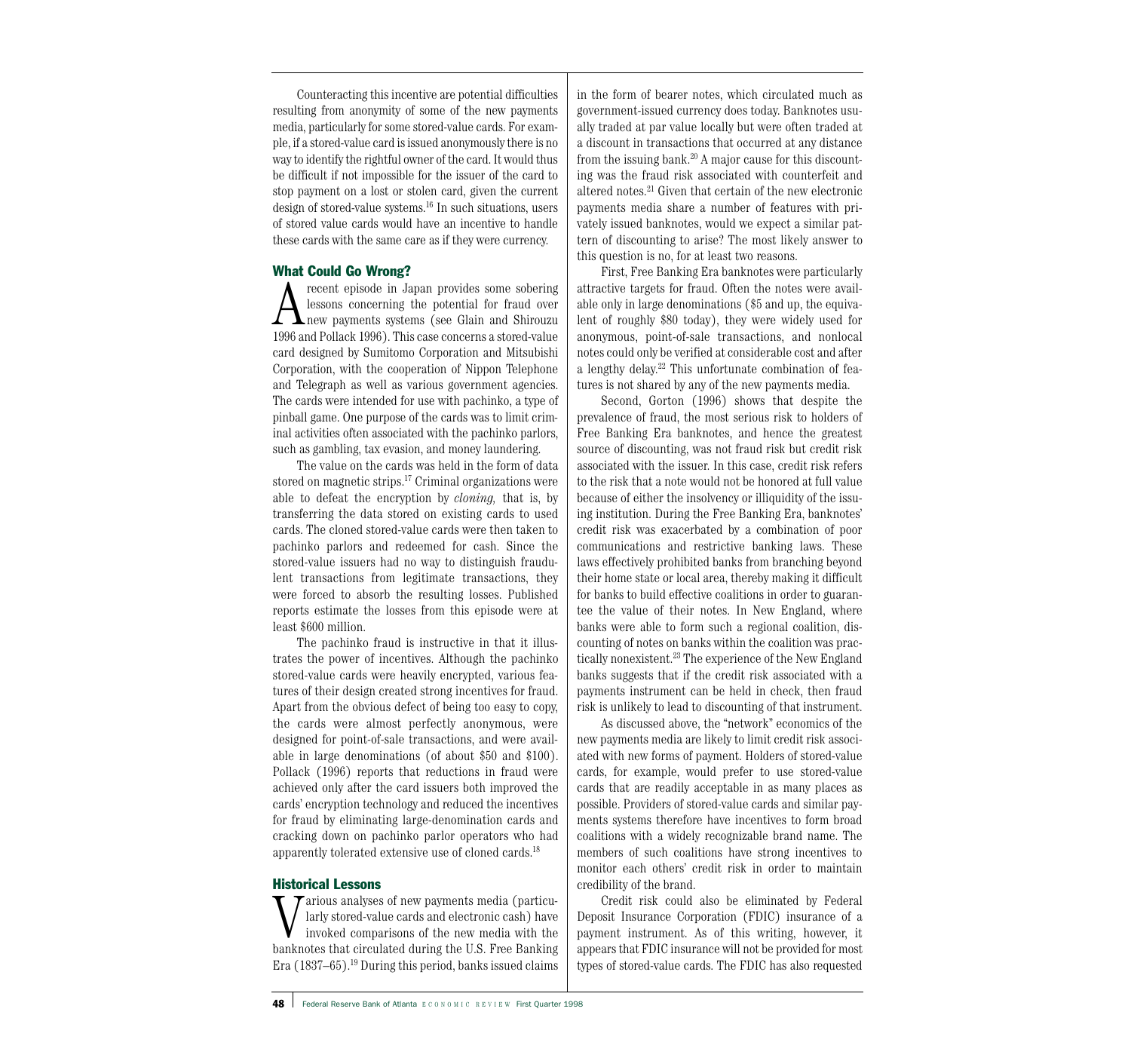comment on the eligibility of certain other forms of electronic payment for deposit insurance; see FDIC (1996).

The Free Banking Era experience suggests that a necessary downside of containing credit risk may be increased fraud risk, however. According to Gorton (1996, 370) the banknotes of established, creditworthy banks were the most likely targets of counterfeiters. Notes of less creditworthy banks were more likely to be discounted and less likely to circulate, and hence they were not worth the trouble.

#### Public Policy Concerns

An important challenge for policy in the area of new<br>payments technologies has been to promote<br>increases in efficiency associated with technologi-<br>cal improvements while esfocuarding consumers from payments technologies has been to promote cal improvements while safeguarding consumers from undue risks. To date, public policy toward new forms of retail payment has been largely hands-off. The general feeling expressed by policymakers is that the long-run benefits to the development of new payments technologies will outweigh any short-term difficulties associated with their introduction. The view has also been expressed that premature regulation of new payments media may hinder the development of potentially more efficient payments systems.<sup>24</sup>

In the case of stored-value cards, the Federal Reserve has attempted to avoid excessive regulatory burdens on new payments technology by proposing that Regulation E not apply to certain types of stored-value cards (see Board of Governors 1996a, 1997a). Currently, Regulation E requires that consumers be provided written records for electronic funds transfers and limits consumer liability to \$50 (see discussion above) when they use an "access device" to withdraw or transfer funds from a "consumer asset account." While withdrawals from such an account in order to load the stored-value card would be covered by Regulation E, the proposed regulations would not be extended fully to all transactions between buyers and sellers involving stored-value cards. For example, the Federal Reserve proposal would exempt from these provisions all cards containing \$100 or less, as well as all cards that are off-line and do not track individual transactions.

Another important public policy issue in this area has to do with potential trade-offs between security and privacy. As discussed above, one of the factors affecting the risk of payment is the anonymity of the transaction. If a seller has access to enough information about a potential buyer (for example, the buyer's current bank balance), then the risk of fraud can be minimized. On the other hand, a seller's need

Payments systems that make use of extensive consumer-identifying information can lessen the incidence of fraud . . . but the value of such information in reducing fraud must be balanced against the value of privacy.

for information about the creditworthiness of potential customers can conflict with the customers' need for privacy.

This conflict of interest has become more acute in recent years. Improvements in computing and communications technology have enabled the construction of extensive computer databases of information on consumers.25 Widespread use of electronic payments media could result in the creation of even more extensive databases, providing detailed information on the purchasing habits of users of new payments media. While there would be many legitimate uses of such information, including abatement of fraud risk, its use could also result in some loss of privacy.

In some cases, identifying information on consumers has served to enable, rather than to deter, fraud.

*16. See Task Force on Stored-Value Cards (1997, 715–20) or Board of Governors (1997a, 52) for a discussion of these issues.*

- *17. Stored-value cards that make use of data stored on magnetic strips are generally viewed as less secure than cards on which the data is stored on an electronic chip.*
- *18. While it was difficult to detect individual fraudulent cards during this episode, the widespread use of such cards was public knowledge. According to Pollack (1996), the scale of the fraud became evident when long lines of people would form outside of certain pachinko parlors, hours before the parlors were open for business.*
- *19. See, for example, Greenspan (1996), Dwyer (1996), Rolnick, Smith, and Weber (1997), McAndrews (1997b), or Schreft (1997).*
- *20. Merchants used publications known as "banknote reporters" to keep track of the notes' current market value.*
- *21. See, for example, Dillistin (1949) or Gorton (1996) on the prevalence of note fraud during the Free Banking Era.*
- *22. At the time, restriction of note issue to large denominations was thought necessary to lessen the incidence of note fraud; see White (1995) for a discussion. The reasoning was that holders of small notes would lack sufficient incentive to check on their authenticity. Another motive for restricting issue of small-denomination notes was the fear that their issue would lead to inflation and ultimately to erosion of the gold standard; see Timberlake (1978, chap. 9). See Sargent and Wallace (1982) for a modern interpretation of this view.*
- *23. The regional coalition of New England banks was known as the Suffolk System. See, for example, Calomiris and Kahn (1996) or Rolnick, Smith, and Weber (1997) on the operation of the Suffolk System.*
- *24. See, for example, Blinder (1995), Kelley (1996), Greenspan (1996), and Kamihachi (1997).*
- *25. See Board of Governors (1997b) or Bernstein (1997) for examples of commercially available data on consumers.*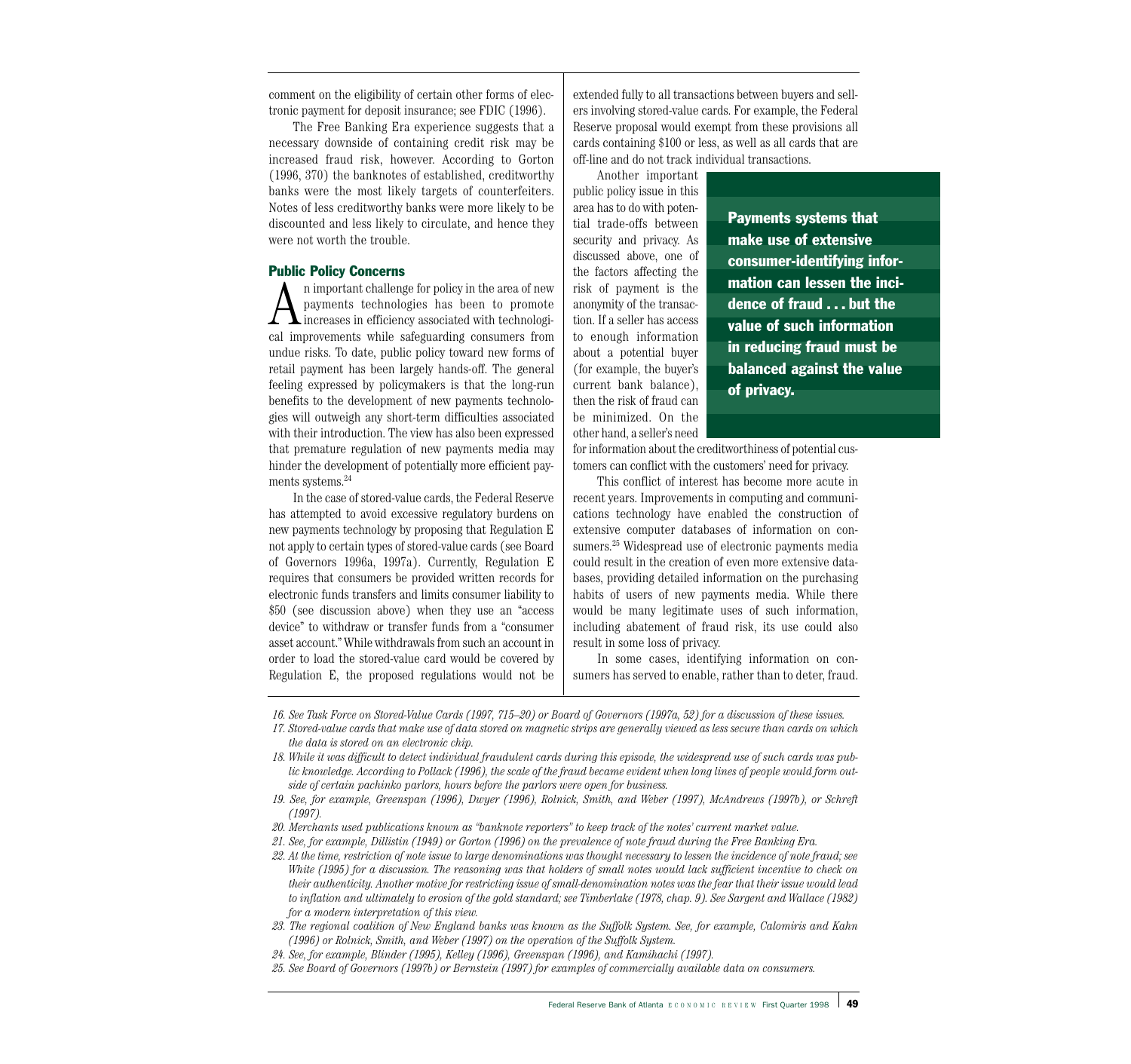In these "identity theft" cases, criminals have been able to use stolen information on a consumer to successfully impersonate the consumer in credit card transactions, loan applications, and the like.<sup>26</sup>

Both the need for privacy and the need to protect consumers from fraud resulting from identity theft can complicate the cost-benefit trade-off associated with fraud risk. Payments systems that make use of extensive consumer-identifying information can lessen the incidence of fraud, benefiting society. But the value of such information in reducing fraud must be balanced against the value of privacy, and recent cases of identity theft illustrate that such information may not always be used in a socially benevolent fashion.

# **Conclusion**

An important function of any payments medium is to provide certainty of valuation in market exchanges. One of the risks that must be overcome by payments systems is the risk of fraud. Traditional payments media such as currency, checks, and credit cards have effectively contained fraud risk to a level of 20 basis points (0.2 percent) or less. To be successful in the marketplace, newer forms of payment will need to hold fraud risk to similarly low levels.

Incentives for fraud increase when transactions are made in large amounts, when transactions are made anonymously or at the point of sale, when claims cannot be effectively verified at the point of sale, and when issuers of payment claims bear the costs of fraudulent transactions. While these features may be desirable in some situations in that they allow for a greater range of transactions, they can also encourage fraud. The recent Japanese experience with stored-value cards illustrates that vigilance will be necessary in such cases.

Some of the new payments media have been compared with the banknotes used during the U.S. Free Banking Era. The banknotes were subject to substantial fraud risk and were widely discounted. It is unlikely that similar discounting will apply to new payment instruments, however. Modern communications technology and changes in the organization of the banking and payments industries should largely remove incentives for discounting.

Successful payments systems will also have to confront various trade-offs while addressing the problems posed by fraud. These trade-offs include the need to balance the costs of fraud abatement measures with their benefits, the need to balance security of payments systems with consumers' desire for privacy, and the need to encourage development of new, more efficient payments systems while ensuring equitable treatment of participants in these systems.

*26. One such identity theft is recounted by Vickers (1996).*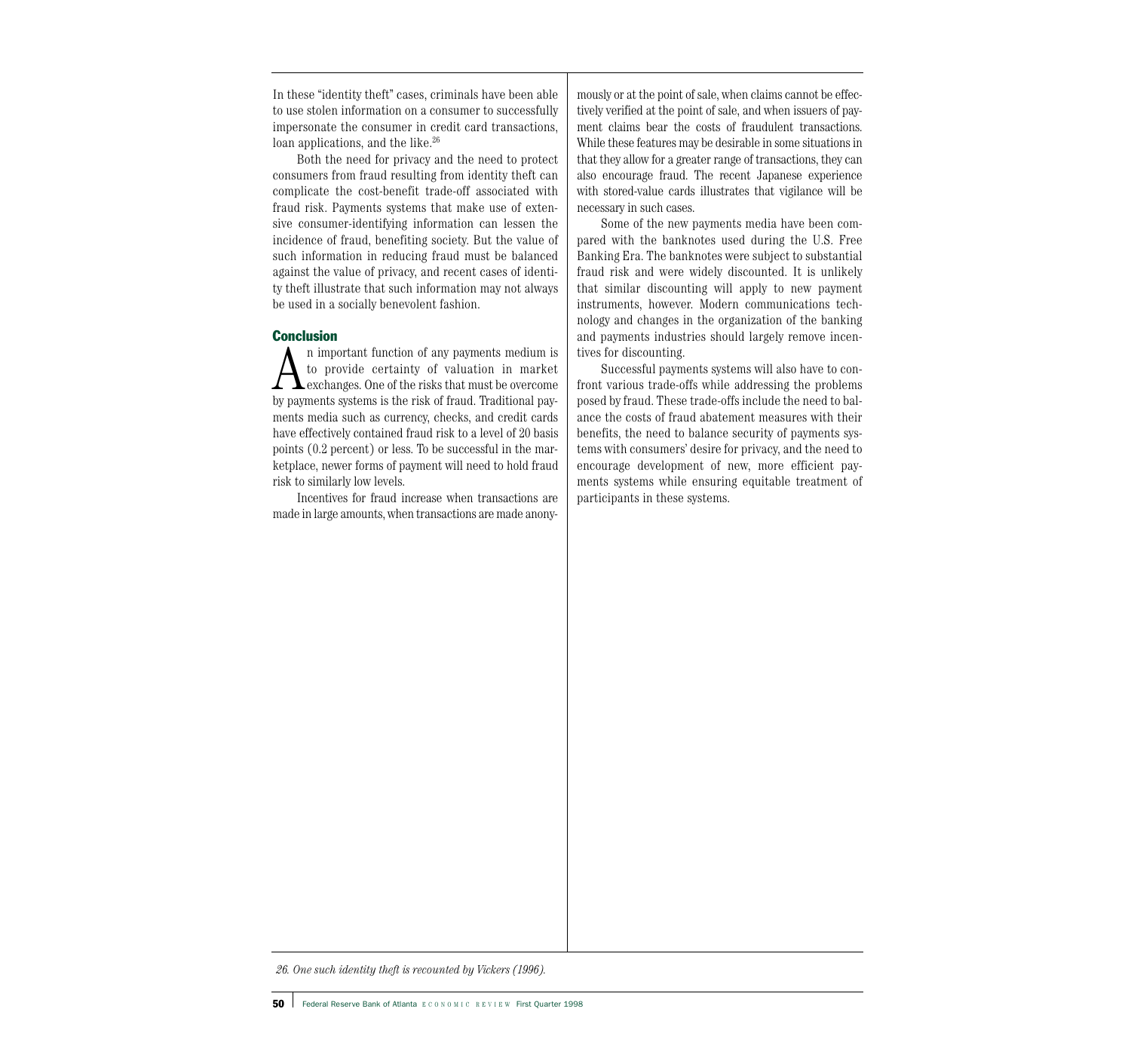#### **REFERENCES**

AMERICAN BANKERS ASSOCIATION. 1994. *1994 ABA Check Fraud Survey.* Washington, D.C.

———. 1996. *1996 Bank Card Industry Survey Report.* Washington, D.C.

BANK FOR INTERNATIONAL SETTLEMENTS. 1996a. *Security of Electronic Money.* Basel.

———. 1996b. *Statistics on Payments Systems in the Group of Ten Countries.* Basel.

BERNSTEIN, NINA. 1997. "Online, High-Tech Sleuths Find Private Facts." *New York Times,* September 15, sec. A.

BLINDER, ALAN S. 1995. Statement before the Subcommittee on Domestic and International Monetary Policy, U.S. House Committee on Banking and Financial Services, October 11.

BLOOM, JENNIFER KINGSON. 1997. "Visa and MasterCard Publish SET Protocol for Internet." *American Banker,* June 5.

BOARD OF GOVERNORS OF THE FEDERAL RESERVE SYSTEM. 1996a. "Electronic Funds Transfers." *Federal Register* 61 (May 2): 19696–705.

———. 1996b. *Report to Congress on Funds Availability Schedules and Check Fraud at Depository Institutions.* Washington, D.C.

———. 1997a. *Report to Congress on the Application of the Electronic Fund Transfer Act to Electronic Stored-Value Products.* Washington, D.C.

———. 1997b. *Report to Congress Concerning the Availability of Consumer Identifying Information and Financial Fraud.* Washington, D.C.

CALOMIRIS, CHARLES W., AND CHARLES M. KAHN. 1996. "The Efficiency of Self-Regulated Payments Systems: Learning from the Suffolk System." *Journal of Money, Credit, and Banking* 28 (November): 766–97.

CASKEY, JOHN P., AND GORDON H. SELLON JR. 1994. "Is the Debit Card Revolution Finally Here?" Federal Reserve Bank of Kansas City *Economic Review* 79 (Fourth Quarter): 79–95.

CONGRESSIONAL BUDGET OFFICE. 1996. *Emerging Electronic Methods for Making Retail Payments.* Washington, D.C.

DILLISTIN, WILLIAM H. 1949. *Banknote Reporters and Counterfeit Detectors, 1826–1866.* New York: American Numismatic Society.

DWYER, GERALD P., JR. 1996. "Wildcat Banking, Banking Panics, and Free Banking in the United States." Federal Reserve Bank of Atlanta *Economic Review* 81 (December): 1–20.

FEDERAL DEPOSIT INSURANCE CORPORATION. 1996. "Stored-Value Cards and Other Electronic Payments Systems." *Federal Register* 61 (August 2): 40494–97.

FICKENSCHER, LISA. 1997. "MasterCard to Cap Consumer Debit Card Liability." *American Banker*, July 31.

FRYER, BRONWYN. 1996. "Visa Cracks Down on Fraud." *Information Week*, August 26.

GLAIN, STEVE, AND NORIHIKO SHIROUZU. 1996. "How Japan's Attempt to Slow Nuclear Work in North Korea Failed." *Wall Street Journal*, July 24, sec. A.

GORTON, GARY. 1996. "Reputation Formation in Early Bank Note Markets." *Journal of Political Economy* 104 (April): 346–97.

GREENSPAN, ALAN. 1996. Remarks at the U.S. Treasury Conference on Electronic Money and Banking: The Role of Government, Washington, D.C., September 19.

HANSELL, SAUL. 1994. "New Breed of Check Forgers Exploits Desktop Publishing." *New York Times*, August 15, sec. A.

KAMIHACHI, JAMES. 1997. "Supervisory Issues in Electronic Money." Remarks at the *American Banker* Conference on Future Money, June 11. Available on the Internet at http://www.occ.treas.gov/emoney/kami6-11.htm.

KEENAN, CHARLES. 1997. "Visa One-Ups Rival on Consumer Card Liability." *American Banker*, August 14.

KELLEY, EDWARD W., JR. 1996. Remarks at the CyberPayments '96 Conference, Dallas, Texas, June 18.

LUNT, PENNY. 1996. "Is It First and Goal for Debit Cards?" *ABA Banking Journal* 88 (September): 44.

MCANDREWS, JAMES J. 1997a. "Making Payments on the Internet." Federal Reserve Bank of Philadelphia *Business Review* (January/February): 3–14.

-, 1997b. "Banking and Payments System Stability in an Electronic Money World." Federal Reserve Bank of Philadelphia Working Paper 97-9.

NIELSEN, DAVID. 1994. "Check Fraud Rose 136 Percent Over Two Years, ABA Finds." *American Banker*, December 1.

PEARSALL, SUSAN. 1994. "Combating Credit Card Fraud." *New York Times*, December 18, sec. CN.

POLLACK, ANDREW. 1996. "Counterfeiters of a New Stripe Give Japan One More Worry." *New York Times*, June 20, sec. D.

ROHTER, LARRY. 1997. "New Bank Fraud Wrinkle in Antigua: Russians on the Internet." *New York Times*, August 20, sec. A.

ROLNICK, ARTHUR J., BRUCE SMITH, AND WARREN E. WEBER. 1997. "Lessons from a Laissez-Faire Payments System: The Suffolk Banking System (1825–1858)." Federal Reserve Bank of Minneapolis Working Paper 584, September.

RUTLEDGE, GARY. 1996. "Taming the Fraud Monster." *Credit World* (September/October): 10.

SARGENT, THOMAS J., AND NEIL WALLACE. 1982. "The Real-Bills Doctrine versus the Quantity Theory: A Reconsideration." *Journal of Political Economy* 90 (December): 1212–36.

SCHREFT, STACEY. 1997. "Looking Forward: The Role for Government in Regulating Electronic Cash." Federal Reserve Bank of Kansas City *Economic Review* 82 (Fourth Quarter): 59–84.

"SURVEY OF ELECTRONIC COMMERCE." 1997. *Economist*, May 10.